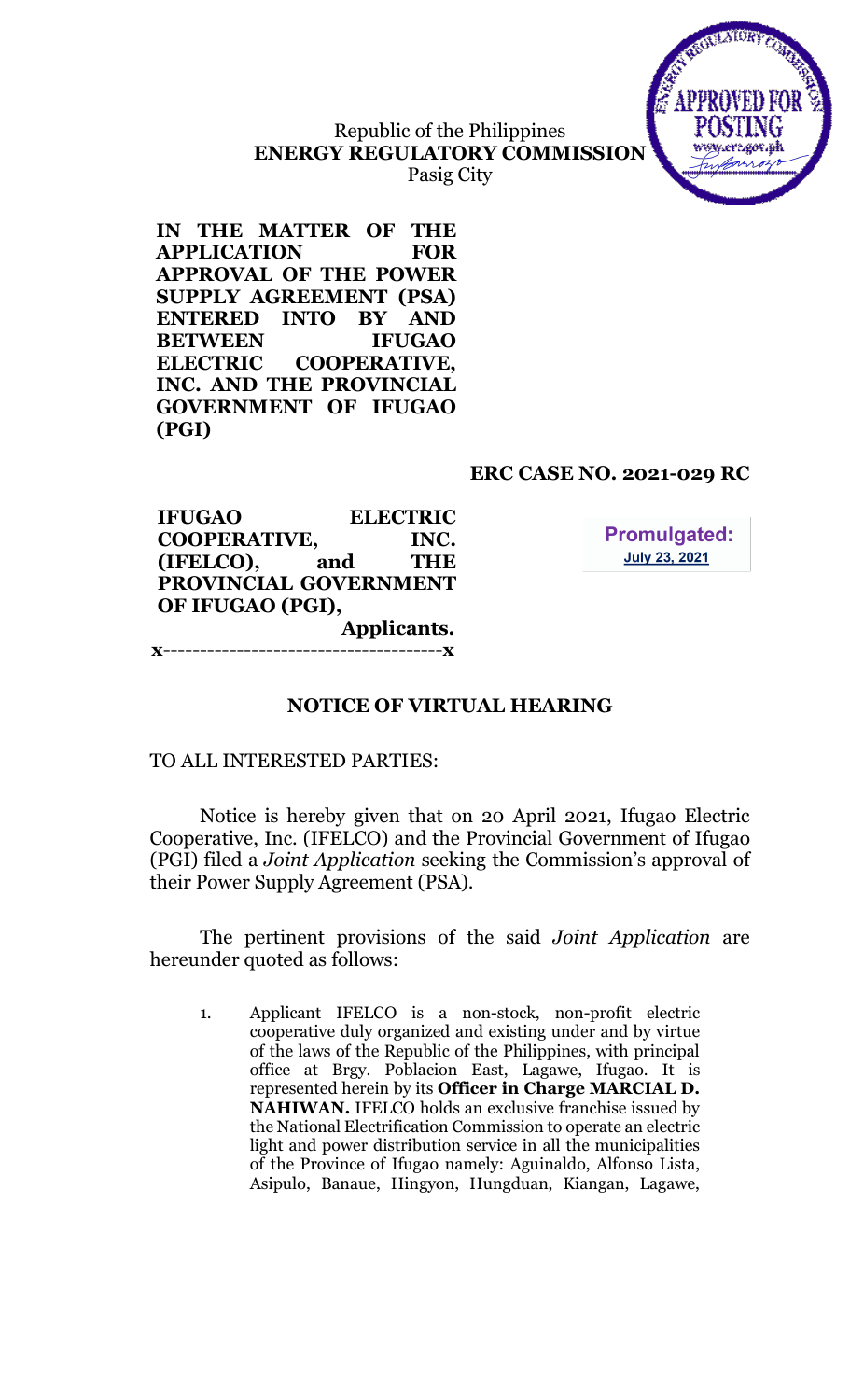Lamut, Mayoyao and Tinoc. A copy of its certificate of franchise issued by National Electrification Commission is hereto attached as Annex "A" and made part hereof;

2. Applicant PGI is a local government unit organized and existing under the laws of the Republic of the Philippines, with address at the Provincial Capitol Compound, Poblacion South, Lagawe, Ifugao. It is represented herein by Governor **JERRY U. DALIPOG,** of legal age, married and a Filipino citizen

### NATURE OF THE APPLICATION

3. This is an application for the approval of the Power Supply Agreement (PSA) executed by and between IFELCO and PGI, pursuant to Rule 20 (b) of the ERC Rules of Practice and Procedures (ERC Rules), and other pertinent rules and regulations;

### STATEMENT OF FACTS

### Brief Background of Likud Mini-Hydro Power Plant

- 4. R.A. 9513 or the Renewable Energy Act of 2008 gives a mandate for the State to formulate programs and policies for the accelerated development of renewable energy systems in order to minimize the country's dependence on fossil fuels thereby minimizing our exposure to price fluctuations in the international market;
- 5. Further, R.A. 9513 seeks to encourage the development and utilization of renewable energy resources as tools to prevent global warming thereby giving a balance with economic development and the protection of health and the environment;
- 6. By virtue of this mandate, the Department of Energy (DOE) submitted a proposal for Grant-Aid Project to Japan International Cooperation Agency (JICA) for Mini-Hydro Power Development in the Philippines;
- 7. In response to this request-proposal, JICA sent a Preparatory Survey Team to the Philippines to conduct a preparatory survey for the Likud Mini-Hydro Power Plant Project, in Asipulo, Ifugao;
- 8. From the survey of the site, JICA agreed to develop the same through a one hundred percent (100%) grant from the Government of Japan through JICA;
- 9. DOE coordinated and negotiated with PGI to take part in the implementation of the said project to which PGI agreed to be the recipient of the ownership of the Mini-Hydro Power Plant including its transmission facilities;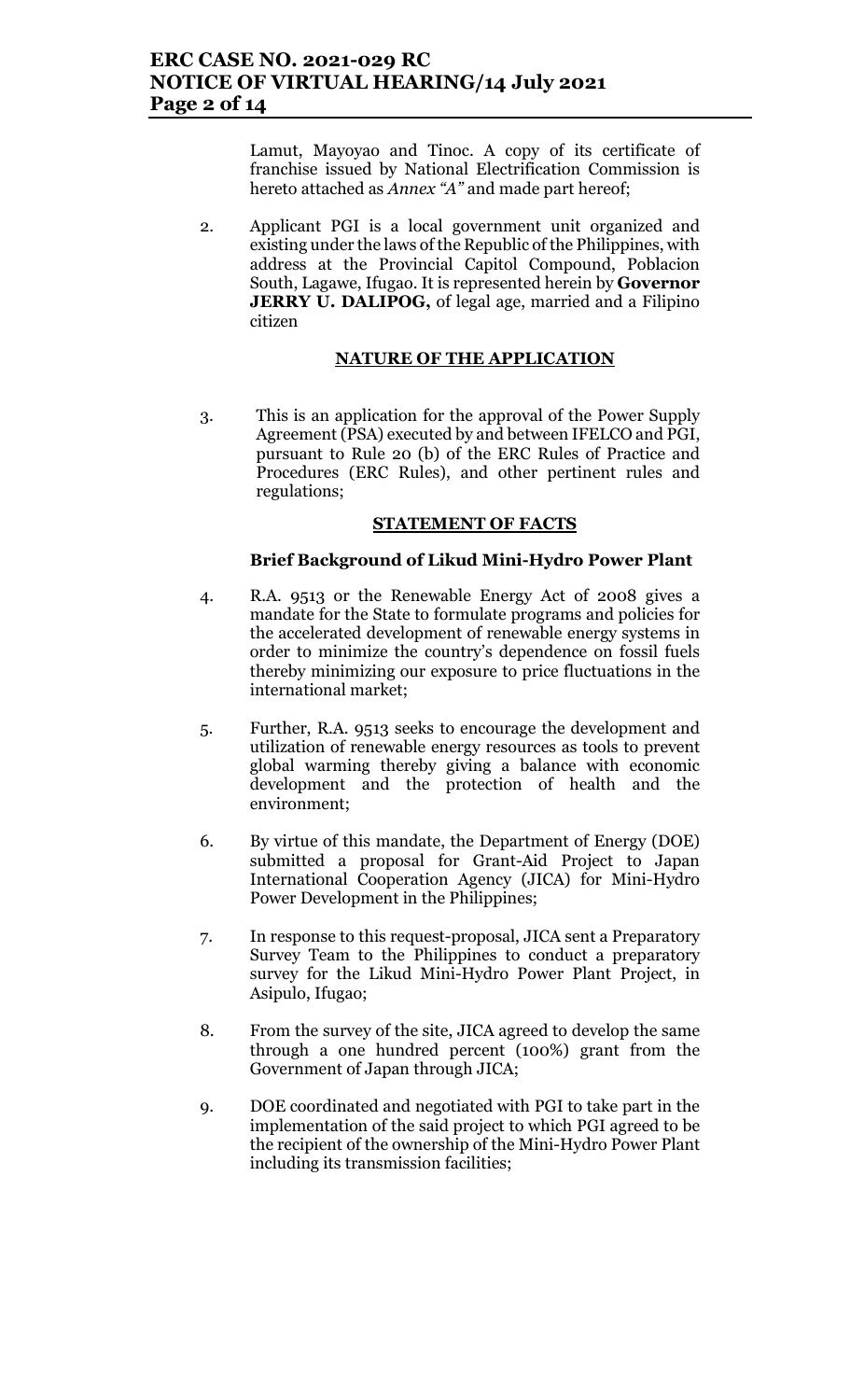- 10. PGI then entered into a Memorandum of Agreement with DOE relative to the construction, organization and the eventual operation of the Likud Mini-Hydro Power Plant (LMHPP). A copy of the said agreement is hereto attached as Annex "B" and made part hereof;
- 11. Pursuant to Energy Regulations 1-94 as further reiterated by R.A. 9136 or the Electric Power Industry Reform Act (EPIRA), PGI again entered into a Memorandum of Agreement with DOE for the grant of financial benefits to the host communities. A copy of this agreement is hereto attached as Annex "C" and made part hereof;
- 12. With its completion, PGI now owns and operates the 810-kW Likud Mini-Hydro Power Plant (LMHPP) located at Haliap, Asipulo, Ifugao. PGI was issued a Certificate of Endorsement by DOE certifying that the 810 kW Likud Mini-Hydro Power Plant, owned and operated by PGI is consistent with the Power Development Plan (PDP) of the government. A copy of which is hereto attached as Annex "D" and made part hereof;

#### Events that Transpired Prior to the Application for Approval of the PSA

- 13. PGI and IFELCO, on March 12, 2015 submitted their Joint Application for the Approval of their Power Supply Agreement (PSA) before the Energy Regulatory Commission (ERC) and was referred for completion of the Pre-Filing Requirements. Most unfortunately, the applicants were not able to complete all the documentary requirements when DC2015-06-0008, dated June 11, 2015, was issued by the Department of Energy, requiring all distribution utilities to undergo competitive selection process (CSP) in securing Power Supply Agreement before the ERC;
- 14. Both applicants submitted a request for exemption from the conduct of the CSP before the ERC but the same has not been acted upon. A copy of the requests for exemption including the subsequent follow-up communications are hereto attached as Annexes "E" and "F" to form part hereof;
- 15. On July 26, 2018, IFELCO sent another letter addressed to the Department of Energy (DOE) Secretary, HONORABLE ALFONSO G. CUSI, again requesting for exemption from the conduct of the CSP. It premised its request for exemption on DOE DEPARTMENT CIRCULAR NO. 2018-02-00030, Re: Adopting and Prescribing the Policy for the Competitive Selection Process in the Procurement by the Distribution Utilities of Power Supply Agreement. In Section 2 of Annex "A" of the Circular, it particularly provide: "All power Supply Agreement (PSAs) shall be procured through CSP; provided however, that the following instances shall warrant a certificate of Exemption from the DOE on the conduct of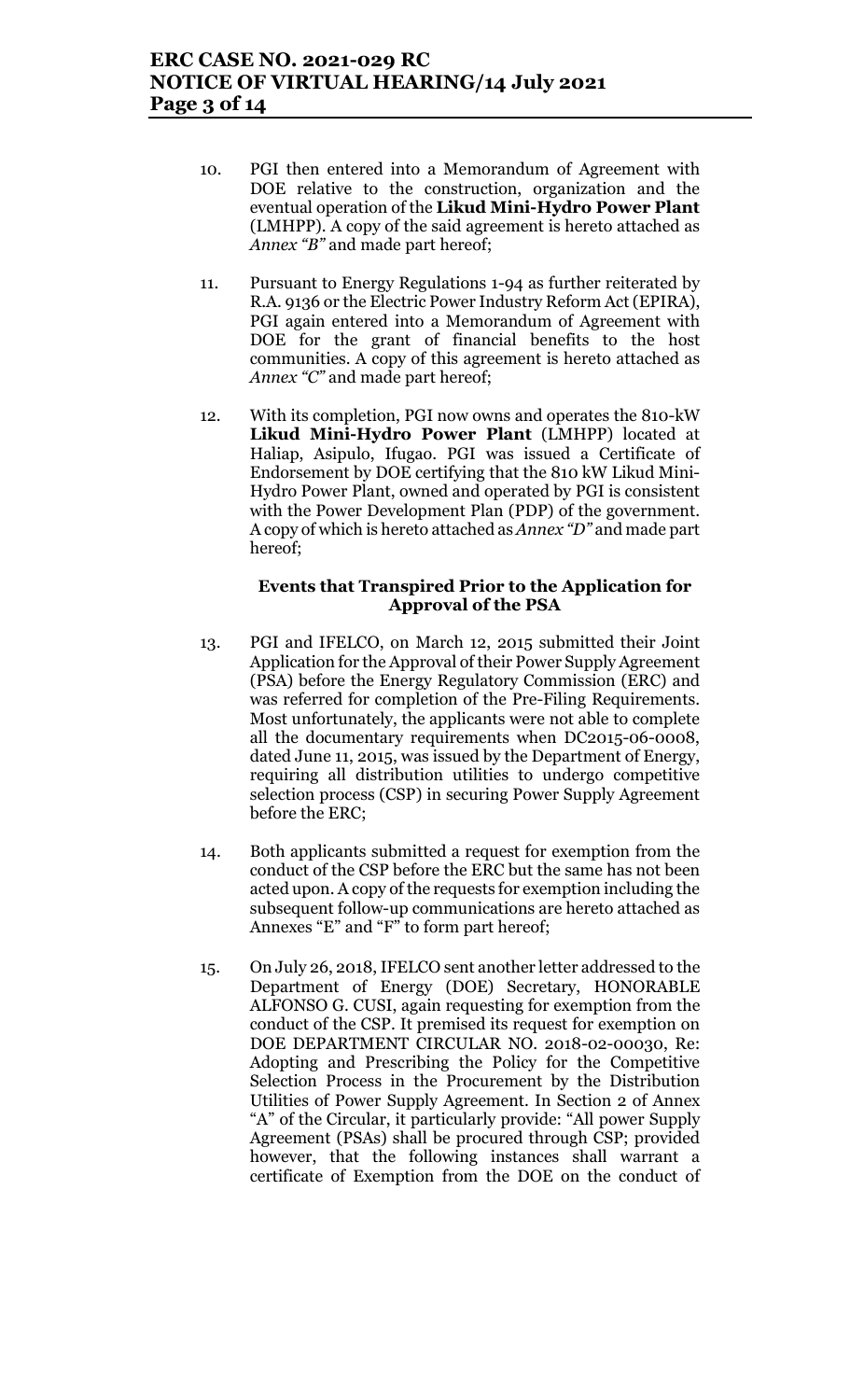## ERC CASE NO. 2021-029 RC NOTICE OF VIRTUAL HEARING/14 July 2021 Page 4 of 14

CSP…" This provision would seem to provide that it is the Department of Energy who shall grant an exemption from the CSP. A copy of the July 26, 2018 letter is hereto attached as Annex "G" to form part hereof;

16. On September 5, 2018, IFELCO received a letter from the Undersecretary of the DOE, HON. FELIX WILLIAM B. FUENTEBELLA, addressed to ENGR. JAIME PE BENITO, JR., General Manager of IFELCO, copy furnished the Provincial Governor of Ifugao, HON. PEDRO G. MAYAM-O, in response to the letter of IFELCO requesting for Certificate of Exemption from the conduct of CSP for LMHPP. A copy of the response of the DOE is hereto attached as Annex "H" to form part hereof;

#### In sum, the Honorable Secretary explicitly mentioned: XXX

"The Power Supply Agreement between IFELCO and Provincial Government of Ifugao for the LMHPP is not covered by the said DOE CSP Circular (DOE Circular No. DC2018-02-0003) inasmuch as the said power project is a government project which was established for a specific purpose of augmenting the financial requirements of maintaining the Ifugao Rice Terraces.

Moreover, the contracting of power supply for the LMHPP is not the contracting of power supply that was contemplated on the CSP Circular. Clearly, Likud Mini-Hydro is not intended for profit but, as stated in the Memorandum of Agreement between the DOE and PGI, the revenue collected therefrom shall be placed in a trust account for the (1) operations and maintenance of the power project; (b) rehabilitation of the rice terraces and (c) research and development of hydro power in Ifugao."

XXX

17. With this declaration from the DOE, PGI and IFELCO hereto submits this Application for Approval of their PSA;

### Power Supply Agreement

- 18. PGI negotiated with IFELCO, a public utility cooperative engaged in the distribution and sale of electric energy in the Province of Ifugao, for the latter to purchase the electricity to be generated or produced by the LMHPP;
- 19. IFELCO sources 96.05% of its electricity requirements for distribution to its customers from the SN Aboitiz Power Magat, Inc. (SNAP) by virtue of a Power Sale Agreement (PSA), which will expire on August 25, 2017, and the remaining 3.95% from the Ambangal Minihydro Power Plant (AMPP) by a virtue of a Power Sale Agreement (PSA), which will expire on December 10, 2039;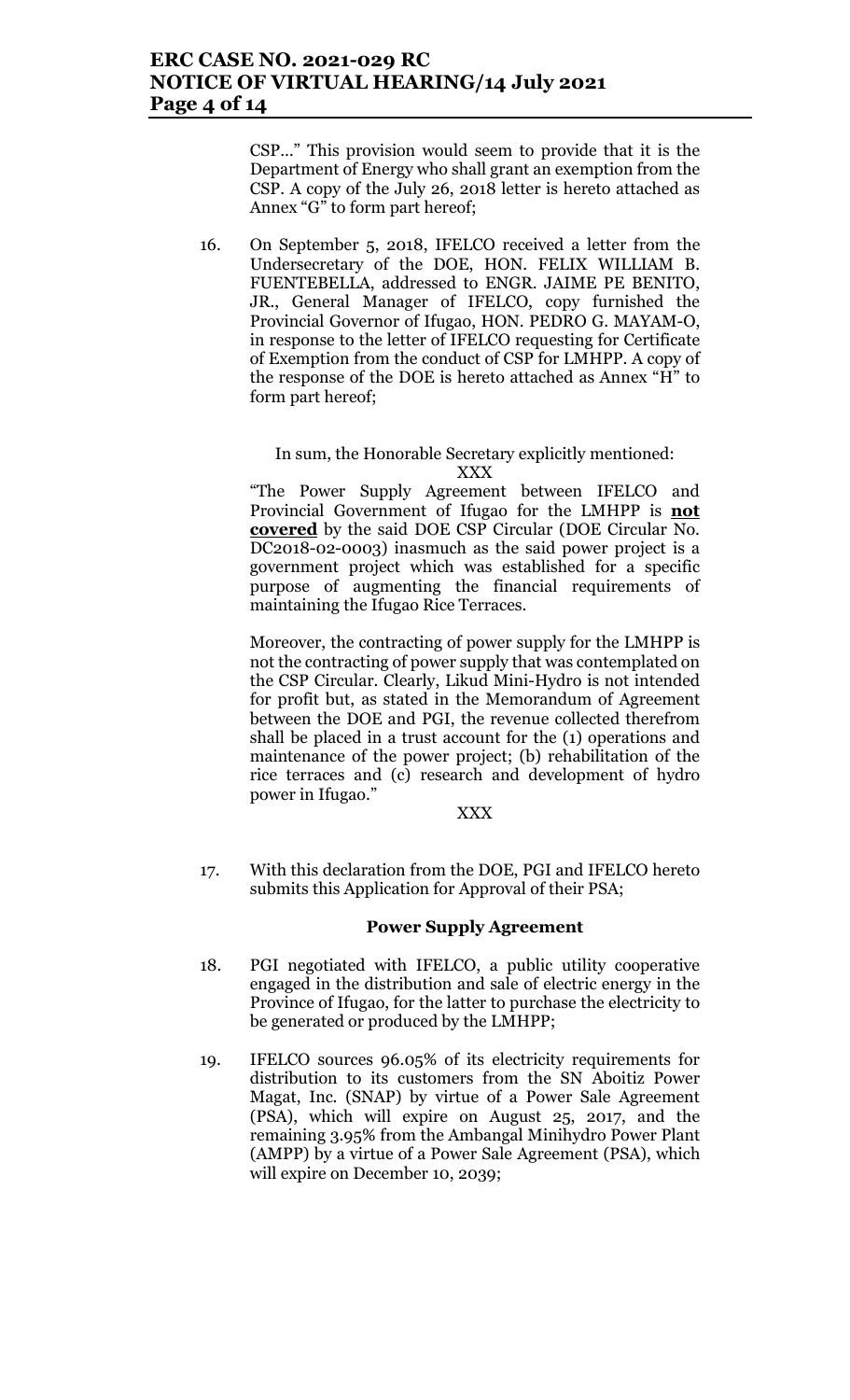## ERC CASE NO. 2021-029 RC NOTICE OF VIRTUAL HEARING/14 July 2021 Page 5 of 14

20. The expiration of the PSA of IFELCO and SNAP is near. Moreover, it is expected that the energy requirements of IFELCO's customers will significantly increase in the next few years, as demonstrated by its Distribution Development Plan (DDP). Presented below is IFELCO's supply- demand scenario, to wit:

|                   | Historical |             | Forecasted       |             |             |             |          |              |
|-------------------|------------|-------------|------------------|-------------|-------------|-------------|----------|--------------|
|                   |            |             | 2015<br>(Current |             |             |             |          |              |
|                   | 2013       | 2014        | Year)            | 2016        | 2017        | 2018        | 2019     | 2020         |
| Peak Demand       |            |             |                  |             |             |             |          |              |
| (kW)              | 3,590      | 4,239       | 4,701            | 5,068       | 5,435       | 5,801       | 6,168    | 6,534        |
| Suppliers:        |            |             |                  |             |             |             |          |              |
| <b>ISELCO</b>     | 937.83     | 1,035       | $\mathbf 0$      | $\mathbf 0$ | $\mathbf 0$ | $\mathbf 0$ | $\Omega$ | $\mathbf{0}$ |
| <b>AMHPP</b>      | 200        | 200         | 200              | 200         | 200         | 200         | 200      | 200          |
| <b>SNAP</b>       | 2,452      | 3,004       | 4,501            | 4,868       | 5,235       | 5,601       | 5,968    | 6334         |
| Total Supply (kW) | 3,590      | 4,239       | 4,701            | 5,068       | 5,435       | 5,801       | 6,168    | 6,534        |
| Deficit/Surplus   | $\Omega$   | $\mathbf 0$ | $\Omega$         | $\Omega$    | $\Omega$    | $\Omega$    | $\Omega$ | $\Omega$     |

- 21. Sometime in CY 2014, When the PGI, was putting up a runoff-river mini hydro power plant within IFELCO's franchise area in Haliap, Asipulo, PGI offered to sell to IFELCO all of the energy to be generated from that plant;
- 22. Mindful of the volatile prices in the spot market, the cooperative's increasing load requirements and the lack of other power suppliers that could supply its requirements at the earliest possible time, IFELCO started negotiations with the PGI, and eventually accepted its offer;
- 23. IFELCO through its Board of Directors, authorized the IFELCO Board President to enter into and sign a Power Supply Agreement with PGI relative to the operation of the LMHPP. A copy of the Board Resolution is hereto attached as Annex "E" and made part hereof;
- 24. PGI, on the other hand, through its Sangguniang Panlalawigan, passed a Resolution authorizing Hon. Denis B. Habawel, Provincial Governor, to enter into a Power Supply Agreement with IFELCO for the purchase of the latter of the electricity to be generated by the LMHPP. A copy of the said Resolution is hereto attached as Annex "F" and made part hereof;
- 25. With both Resolutions in place, IFELCO and PGI entered into a Power Supply Agreement which is now the subject of the instant application. A copy of the Power Supply Agreement, is hereto attached as Annex "G" and made part hereof;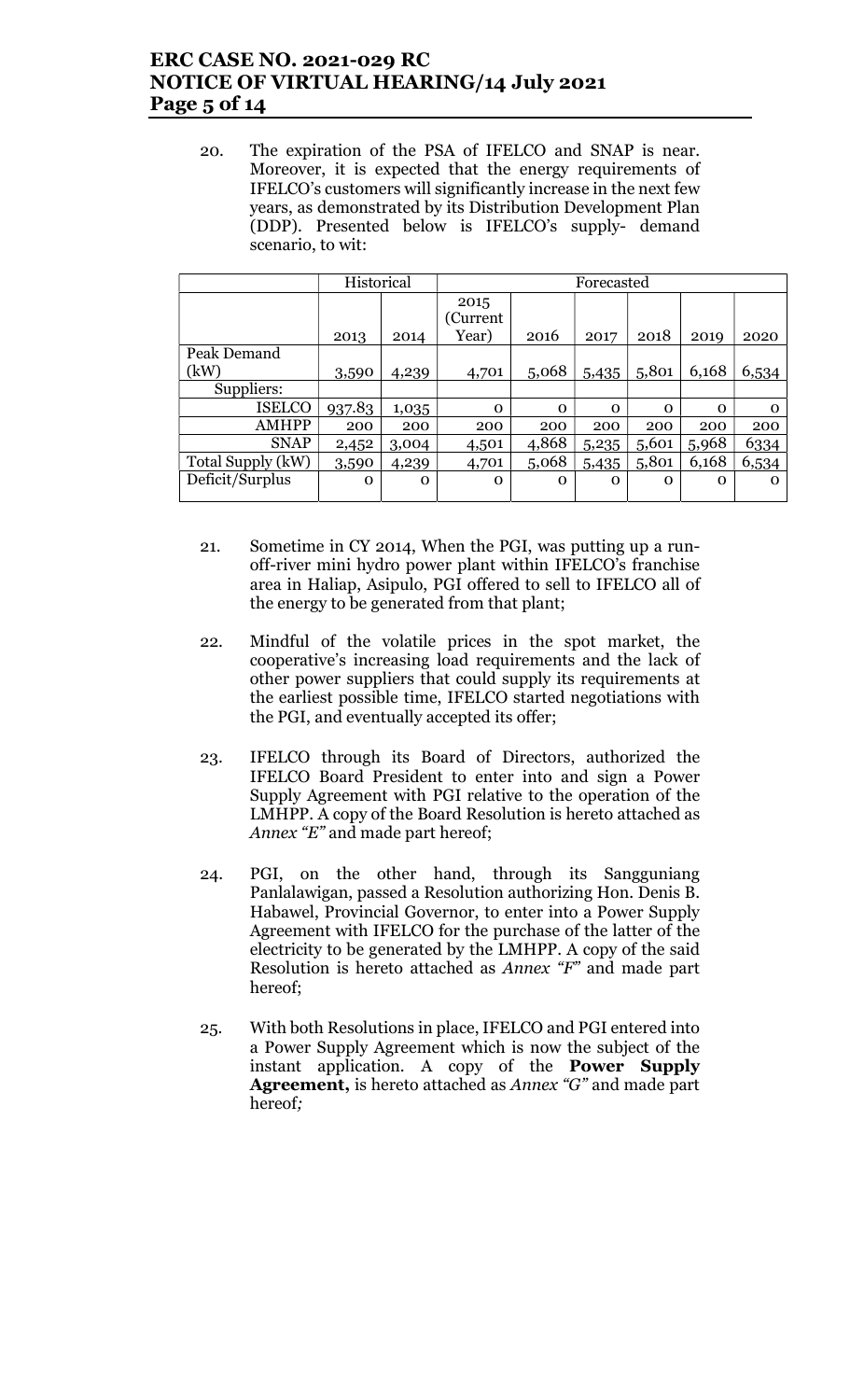### Abstract of the Power Supply Agreement (PSA)

- 26. THE GENERATION FACILITY. To supply power under the PSA, PGI shall finance, build, construct, develop and operate the Likud Mini Hydro Power Project located in Haliap, Municipality of Asipulo, Ifugao;
- 27. The LMHPP has a projected plant capacity of 810 kWh and firm capacity of 564 kWh. Run-of-river is the type of generation with catchment area of 44.0 km2. Intake water level is at EL 600 meters while tailrace water level is at EL 541 meters. Height of dam is 4.5 meters with width of 1.6 meters. Annual energy generation is 6, 206.2 MWh while effective annual generation is 5, 585.5 MWh;
- 28. LMHPP is designed to utilize about 2.0 cubic meter per second of the water discharge from Mappit River at a net head of 52.6 meters between the intake weir and the powerhouse;
- 29. The PSA between IFELCO and the PGI has the following salient provisions, to wit:

### "CLAUSE THREE- POWER AND ENERGY SUPPLY PROVISIONS"

3.1 This power Supply Agreement shall have a term of 25 years and shall remain in full force and effect from the commencement of the commercial operation of the Likud MHPP.

#### "CLAUSE FOUR- ENERGY RATES AND PAYMENT PROVISIONS"

4.1 Selling rate for 1<sup>st</sup> year of operation: PGI shall sell the energy output to IFELCO which the latter agrees to buy at a rate of PhP 4.35 per kilowatt hour.

4.2 The selling rate after  $1<sup>st</sup>$  year of commercial operation shall be maintained unless the parties herein mutually amend the Agreement during the one-year mandatory review.

#### "CLAUSE 15-DISPUTE RESOLUTION"

15.1 Throughout the term of this Agreement, authorized representatives of PGI and IFELCO shall meet once a month to discuss the operation of the mini-hydro power plant to ensure that the arrangements between the parties proceed on a mutually satisfactory basis.

15.2 The parties hereto agree that in the event of dispute relating to this Agreement, or the breach thereof, their respective Chief Executives shall meet to resolve such dispute.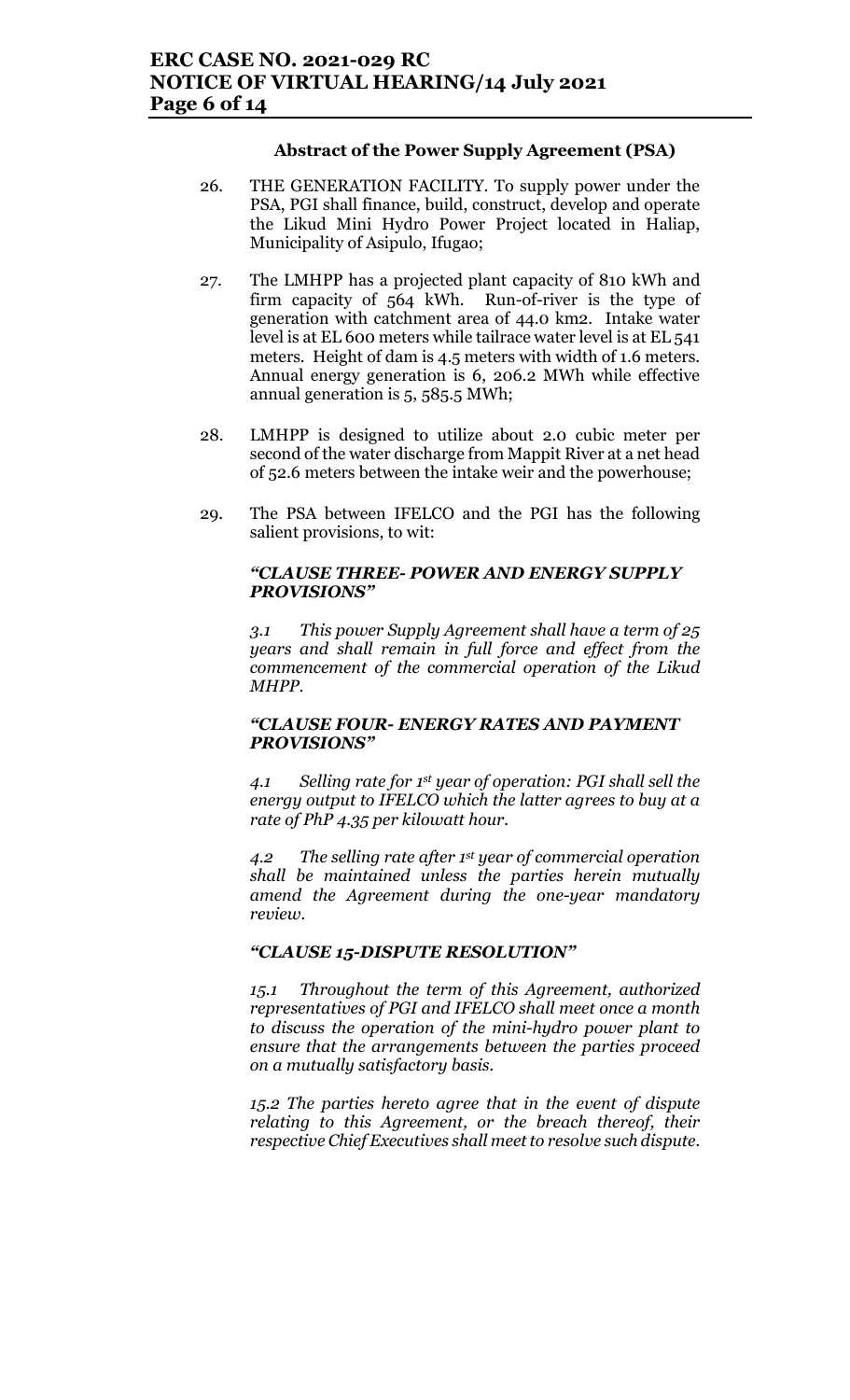## ERC CASE NO. 2021-029 RC NOTICE OF VIRTUAL HEARING/14 July 2021 Page 7 of 14

30. IFELCO considered the impact of the PSA on its effective rates taking into account the other suppliers of electricity in its franchise area. The table below summarizes the rate impact of the PSA:

### Table I. IFELCO's projected load allocations (2016-2020) with current suppliers (kWh)

| Supplier     | Kw    | Load<br>Factor % | Purchased,<br>kWhr | <b>Energy Cost</b><br>PhP. | <b>Basic Rate</b><br>PhP/kWh |
|--------------|-------|------------------|--------------------|----------------------------|------------------------------|
| <b>SNAP</b>  | 4,868 | 96.05            | 110,194,000        | 460,743,152.80             | 4.1812                       |
| <b>AMHPP</b> | 200   | 3.95             | 4,250,000          | 15,385,000.00              | 3.6200                       |
| Total        | 5,068 | 100              | 114,444,000        | 476,128,152.80             | 4.1604                       |

#### Table II. Combined Generation Rate from the projected load allocations (2016-2020) with current suppliers (kWhrs) and Likud MHPP

| Supplier     | Kw    | Load<br>Factor % | Purchased,<br>kWh | <b>Energy Cost</b><br>PhP. | <b>Basic Rate</b><br>PhP/kWh |
|--------------|-------|------------------|-------------------|----------------------------|------------------------------|
| <b>SNAP</b>  | 4,048 | 79.87            | 82,266,500        | 343,972,689.80             | 4.1812                       |
| <b>AMHPP</b> | 200   | 3.95             | 4,250,000         | 15,385,000                 | 3.6200                       |
| <b>LMHPP</b> | 820   | 16.18            | 27,927,500        | 121,484,625                | 4.3500                       |
| Total        | 5,068 | 100.00           | 144,444,000       | 480, 842, 314. 80          | 4.2016                       |

### Utilization of the Proceeds from the Operation of LMHPP

- 31. The Rice Terraces of the Cordillera was included in the list of World Heritage Sites by the United Nations Educational, Scientific and Cultural Organization (UNESCO), however, it was observed recently that there has been gradual degradation of these heritage sites, thus it was placed in the list of World Heritage Sites in Danger;
- 32. The Ifugao Rice Terraces, practically being referred to when one speaks of the Rice Terraces of the Cordillera, needs the necessary amount as well as government intervention in order to sustain its conservation;
- 33. PGI, being the forefront agency in the conservation of the Ifugao Rice Terraces is struggling to raise funds to fulfill its responsibility of preserving the Ifugao Rice Terraces as a world heritage site, hence, this LMHPP Project was conceptualized to help PGI generate revenue for its conservation;
- 34. The revenue from the operation of the LMHPP will be placed under the created "Rice Terraces Conservation Funds (RCTF). Further, to sustain the RCTF and the LMHPP operations, the PGI will also set aside funds from the generated revenue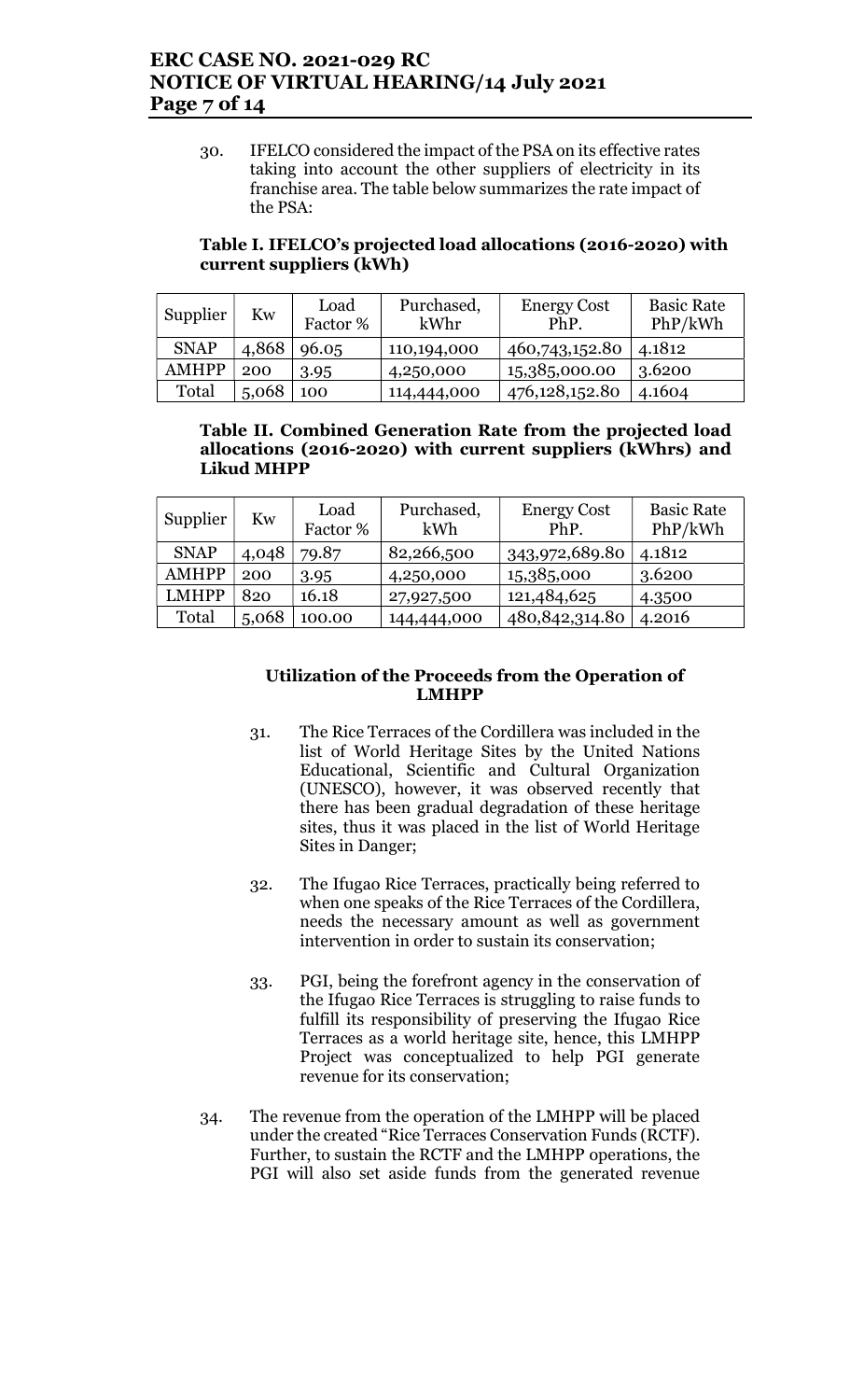intended for the repair and future replacement costs of the equipment;

35. PGI through its Sangguniang Panlalawigan, in its goal of conserving the Ifugao Rice Terraces, adopted Provincial Ordinance No. 2015-59 Establishing the Manual of Operations and Operational Structure of the Mini-Hydro Power Plants and the Guidelines for the Rice Terraces Conservation Fund. A copy of which is hereto attached as Annex "H" and made part hereof;

#### Documentary Requirements

- 36. In support of the instant application and in compliance with the documentary requirements mandated under Rule 20 B, Section 2 of the ERC Rules of Practice and Procedure, applicants are submitting the attached documents which are made integral parts hereof, as follows:
	- a) Articles of Incorporation, Certificate of Registration of the Articles of Incorporation, List of Shareholders – being a local government unit created by law, its (PGI) creation and profile is hereto attached in lieu thereof, as Annex "I";
	- b) Board of Investment (BOI) Certificate of Registration – this does not apply, PGI being a Local Government Unit. In lieu thereof, a Certificate of Registration issued by the Department of Energy certifying that PGI is a Renewable Energy Developer (RED), is hereto attached as Annex "J" and made part hereof;
	- c) Environmental Compliance Certificate (ECC) hereto attached as Annex "K";
	- d) Power Supply Agreement earlier attached as Annex "G";
	- e) Details of the PSA

e.1. Sources of Funds/ Financial Plan – attached as Annex "L";

e.2. Power Purchase Rate – the Feasibility Study particularly the Part on the Financial Analysis is hereto attached as Annex "M";

e.3. Cash Flow - the LMHPP Economic Model is hereto attached as Annex "N";

f) All details of the procurement process of fuel – this is not applicable as LMHPP uses water not fuel and at the same time it is a grant from JICA;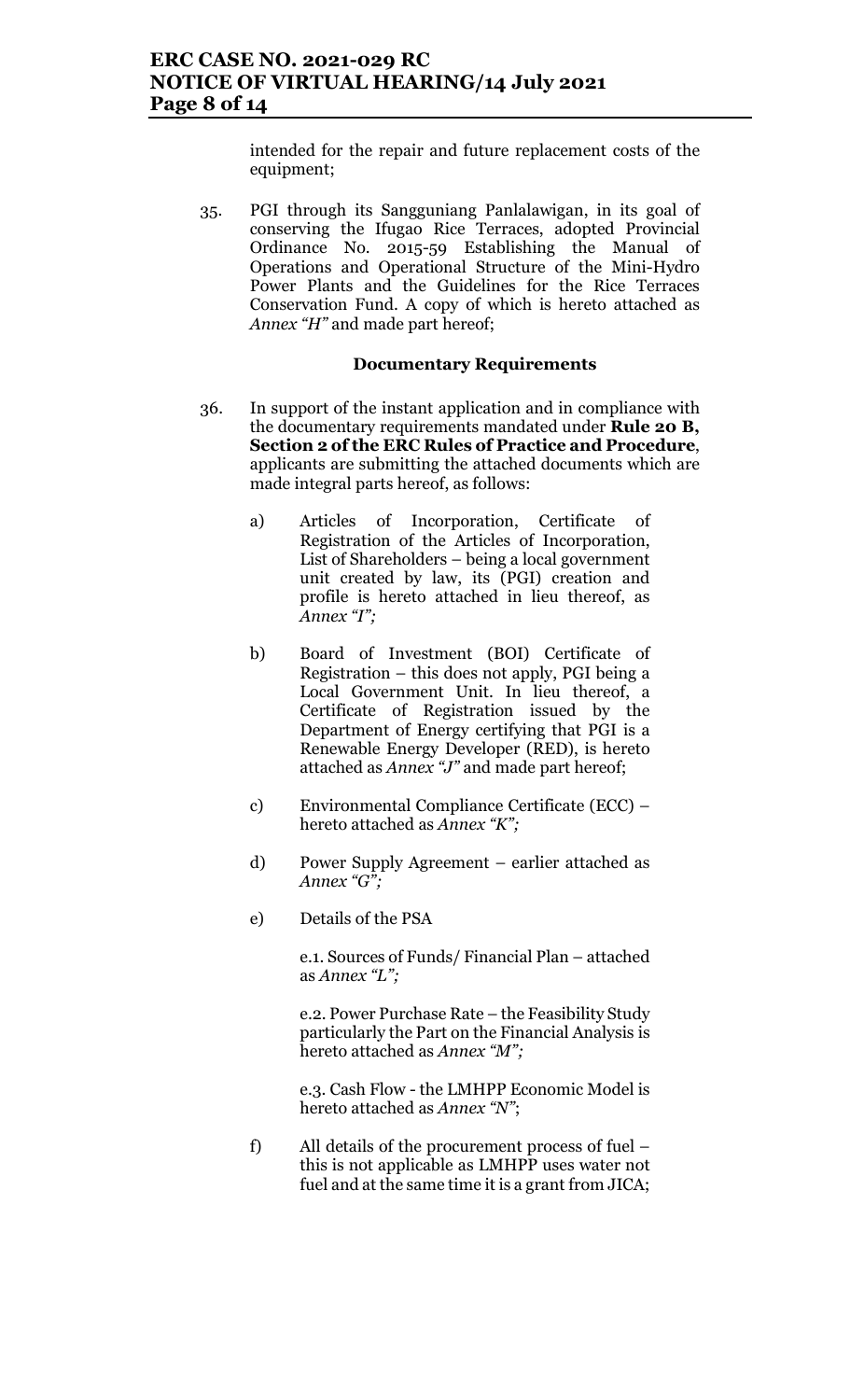## ERC CASE NO. 2021-029 RC NOTICE OF VIRTUAL HEARING/14 July 2021 Page 9 of 14

- g) Copy of Related Agreements (i.e. Transmission Wheeling Contract, Fuel Supply Agreements, etc.) – no other agreements as the transmission and grid lines are embedded in the transmission line of IFELCO;
- h) Certificate of Compliance (COC) issued by the ERC – this was submitted before the ERC and is still on process;
- i) Acknowledgment receipt by the Sangguniang Bayan of Asipulo, Ifugao, as well as the Sangguniang Panlalawigan of Ifugao – hereto attached as Annex "O" and "O-1" respectively;
- j) Publication in a newspaper of general circulation – the affidavit of publication is hereto attached as  $Annex$   $\bar{p}$ ", and the newspaper itself is hereto attached as Annex "P- $1$ ";
- k) Compliance with a Pre-filing Conference a certification stating compliance thereto is hereto attached as Annex "Q";
- 37. That PGI has complied with Article VI, Section 1 and 2 of the ERC Guidelines for the Recovery of Cost for the Generation Component of the Distribution Utilities to wit:
	- a) Certification by NPC whether Transition Supply Contract (TSC) capacity and energy is expected to be available during the contract period and other supporting documents – this is not applicable because the voltage level is 440 V/13.2 kV distribution voltage level. The power does not pass through the 69 kV transmission line;
	- b) Technical and economic characteristics of the generation company – the technical characteristics of LMHPP is hereto attached as Annex "R";
	- c) Cost Analysis related to the generation in support of the pricing produced pricing provisions of the contract – these are all provided in the in the LMHPP Economic Model which was earlier attached as Annex "N";
	- d) Details on the Procurement Process used by the Distribution Utility leading to the selection of the Generation Company (IFELCO) – a write up or an explanation on the History on how the PSA transpired is hereto attached as Annex "S";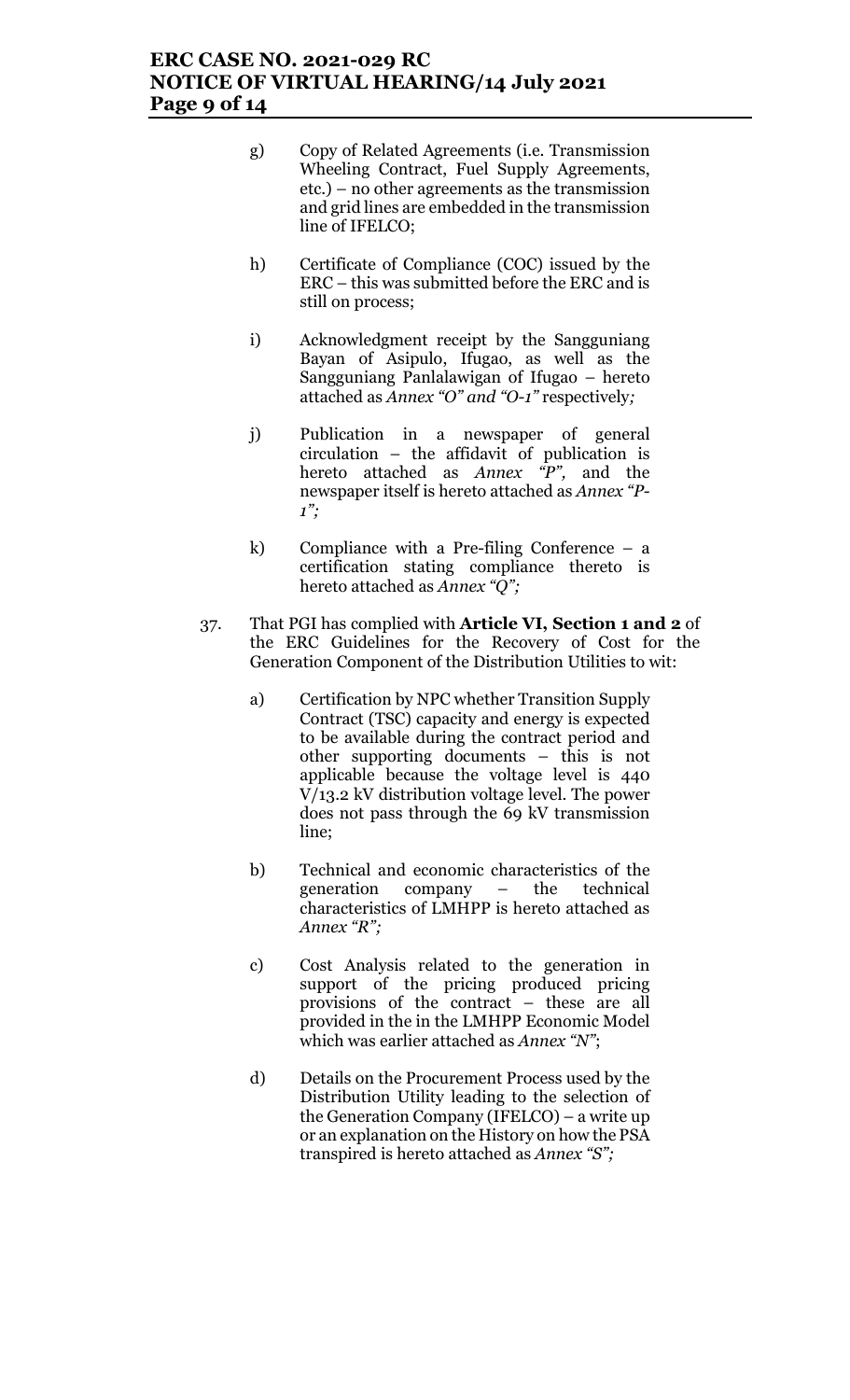## ERC CASE NO. 2021-029 RC NOTICE OF VIRTUAL HEARING/14 July 2021 Page 10 of 14

- e) Details regarding transmission projects or grid connection projects – this does not apply as the transmission or grid connections are embedded in the distribution line of IFELCO. I support however, the Transmission Service Agreement between IFELCO and NGCP is hereto attached as Annex "T";
- f) Details regarding the load forecast projections in accordance with the latest Distribution Development Plan of the Distribution Utility and the variability of those projections over the proposed contractual period – IFELCO's DDP Summary and Average Daily Load Curve are hereto attached as Annex "U" and "U-1" respectively;
- g) Other documents:

g.1. Latest and complete audited Financial Statements of the Generation Company – the 2014 audited financial statements of PGI and IFELCO are hereto attached as Annex "V and V-1" respectively;

g.2. Operating expenses of the power plant and the general administrative expenses – these are included in the LMHPP Financial Model which is earlier attached Annex "N";

g.3. Judicial Affidavit of PGI Governor Denis B. Habawel in support of the Motion for Issuance of a Provisional Authority – attached as Annex  $\mathscr{C}W$ .

#### ALLEGATIONS IN SUPPORT OF THE MOTION FOR ISSUANCE OF A PROVISIONAL AUTHORITY

- 38. Applicant most respectfully pray for the issuance of a Provisional Authority pending the issuance of the Final Authority, due to the immediate need of applicants to generate income from said facility in order to sustain its very purpose as contained in the PSA;
- 39. Further, in the interest of the public, particularly the Ifugao power consumers, there is a necessity for the immediate approval of the instant application in order that there will be no undue disruption in power time and the IFELCO customers shall, at the soonest possible time, benefit from the low generation cost;
- 40. A provisional approval of the instant application, pursuant to rule 14 of the ERC Rules of Practice and Procedure will enable PGI to continue with the operation of the project and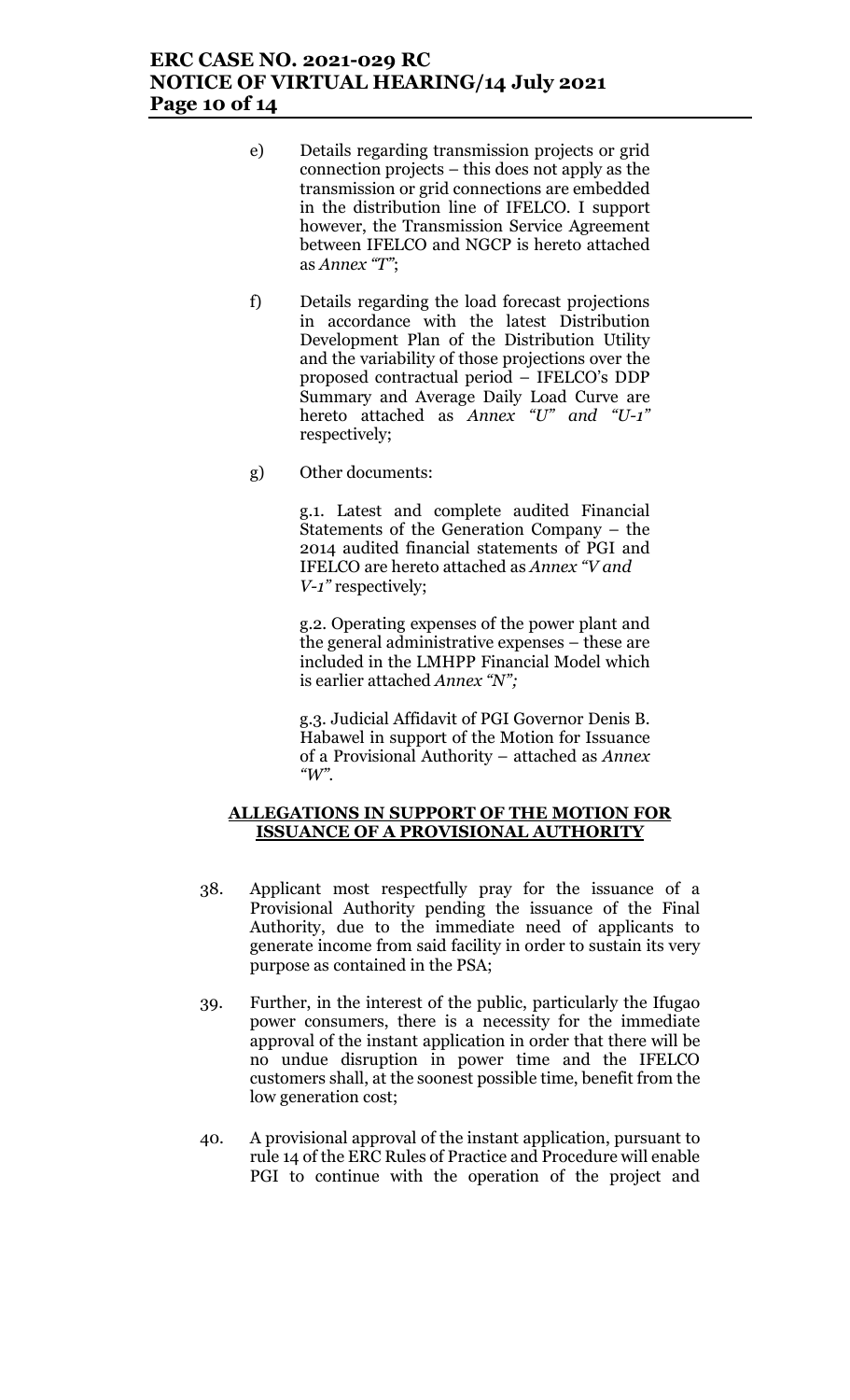consequently, provide power needed by IFELCO under the PSA in a timely manner;

41. The issuance of a Provisional Authority shall be advantageous to both the applicant and the local utility in furtherance of the purpose as contained in the PSA;

#### PRAYER

WHEREFORE, premises considered, IFELCO and the PGI respectfully pray that the Honorable Commission:

- a) Upon initial review of the application and pending trial on the merits, GRANT a provisional approval of the PSA, as well as a provisional authority to IFELCO to recover from its consumers the full amount of the fees and charges under the PSA; and
- b) After due notice and hearing, approve with finality the PSA, including the rates set out therein, and authorize IFELCO to recover the full amount from its customers.

Other relief just and equitable under the circumstances are likewise prayed for.

Consequently, the Commission, in its Order and Notice of Virtual Hearing, both dated 11 June 2021, set the instant Application for the jurisdictional requirements and expository presentation, and Pre-trial Conference and presentation of evidence through a virtual hearing on 22 July 2021 and on 29 July 2021 respectively.

However, on 09 July 2021, IFELCO and PGI filed an Urgent Motion to Reset the Hearing (*Motion*), alleging its inability to comply with the requirements in the Commission's Order dated 11 June 2021 considering the time constraints and the need to undergo the procurement process for the payment of the publication requirement.

Finding the Motion in order, the Commission hereby grants the same. In view thereof, the hearing set on 22 July 2021 and 29 July 2021 are hereby cancelled.

ACCORDINGLY, the Commission hereby sets anew the schedule of the hearings for the instant Application for determination of compliance with the jurisdictional requirements, expository presentation, Pre-trial Conference, and presentation of evidence, on the following dates and online platform for the conduct thereof,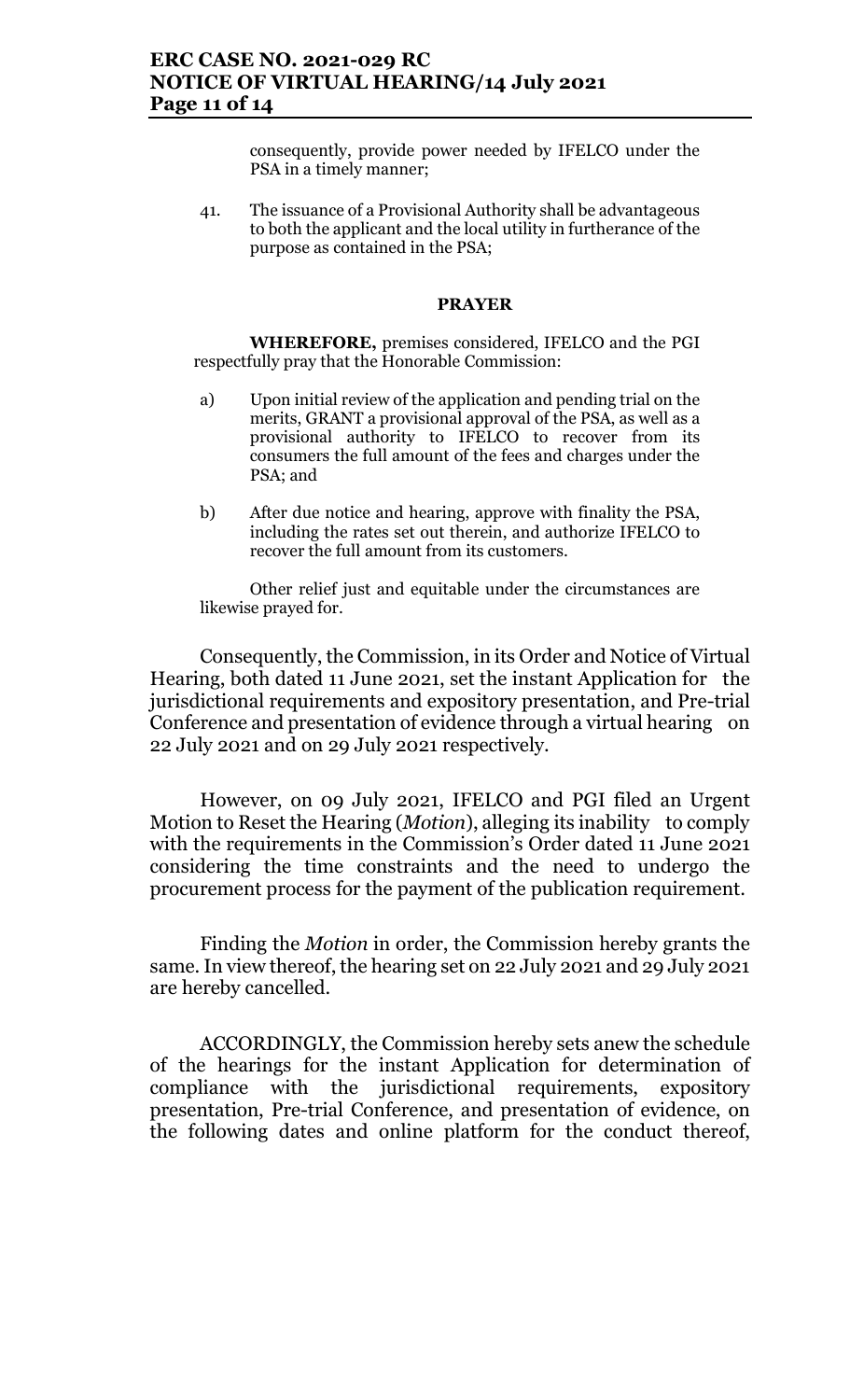## ERC CASE NO. 2021-029 RC NOTICE OF VIRTUAL HEARING/14 July 2021 Page 12 of 14

pursuant to Resolution No. 09, Series 0f 2020<sup>1</sup> dated 24 September 2020 and Resolution No. 01, Series of 2021, dated 17 December 2020 (ERC Revised Rules of Practice and Procedure)2:

| <b>Date</b>                                                                    | <b>Platform</b>                  | <b>Activity</b>                                                                                             |  |  |
|--------------------------------------------------------------------------------|----------------------------------|-------------------------------------------------------------------------------------------------------------|--|--|
| <b>20 August 2021</b><br>(Friday) at two o'clock in<br>the afternoon (2:00 PM) | <b>Microsoft</b><br><b>Teams</b> | Determination of<br>compliance with the<br>jurisdictional<br>requirements and<br>expository<br>presentation |  |  |
| <b>27 August 2021</b><br>(Friday) at two o'clock in<br>the afternoon (2:00 PM) | <b>Microsoft</b><br><b>Teams</b> | <b>Pre-trial Conference</b><br>and presentation of<br>evidence                                              |  |  |

Any interested stakeholder may submit its comments and/or clarifications at least one (1) calendar day prior to the scheduled virtual hearing, via electronic mail (e-mail) at <u>docket@erc.ph</u>, copy furnish the Legal Service through  $\text{legal@erc.ph.}$  The Commission shall give priority to the stakeholders who have duly submitted their respective comments and/or clarifications, to discuss the same and propound questions during the course of the expository presentation.

Moreover, all persons who have an interest in the subject matter of the instant case may become a party by filing with the Commission via e-mail at  $d$ ocket@erc.ph, copy furnish the Legal Service through legal@erc.ph, a verified Petition to Intervene at least five (5) calendar days prior to the date of the initial virtual hearing and subject to the requirements under Rule 9 of the ERC Revised Rules of Practice and Procedure, indicating therein the docket number and title of the case and stating the following:

1) The petitioner's name, mailing address, and e-mail address;

 $\overline{a}$ 

<sup>1</sup> Entitled: A Resolution Adopting the Guidelines Governing Electronic Applications, Filings and Virtual Hearings Before the Energy Regulatory Commission.

<sup>2</sup> A Resolution Adopting the Revised Rules of Practice and Procedure of the Energy Regulatory Commission.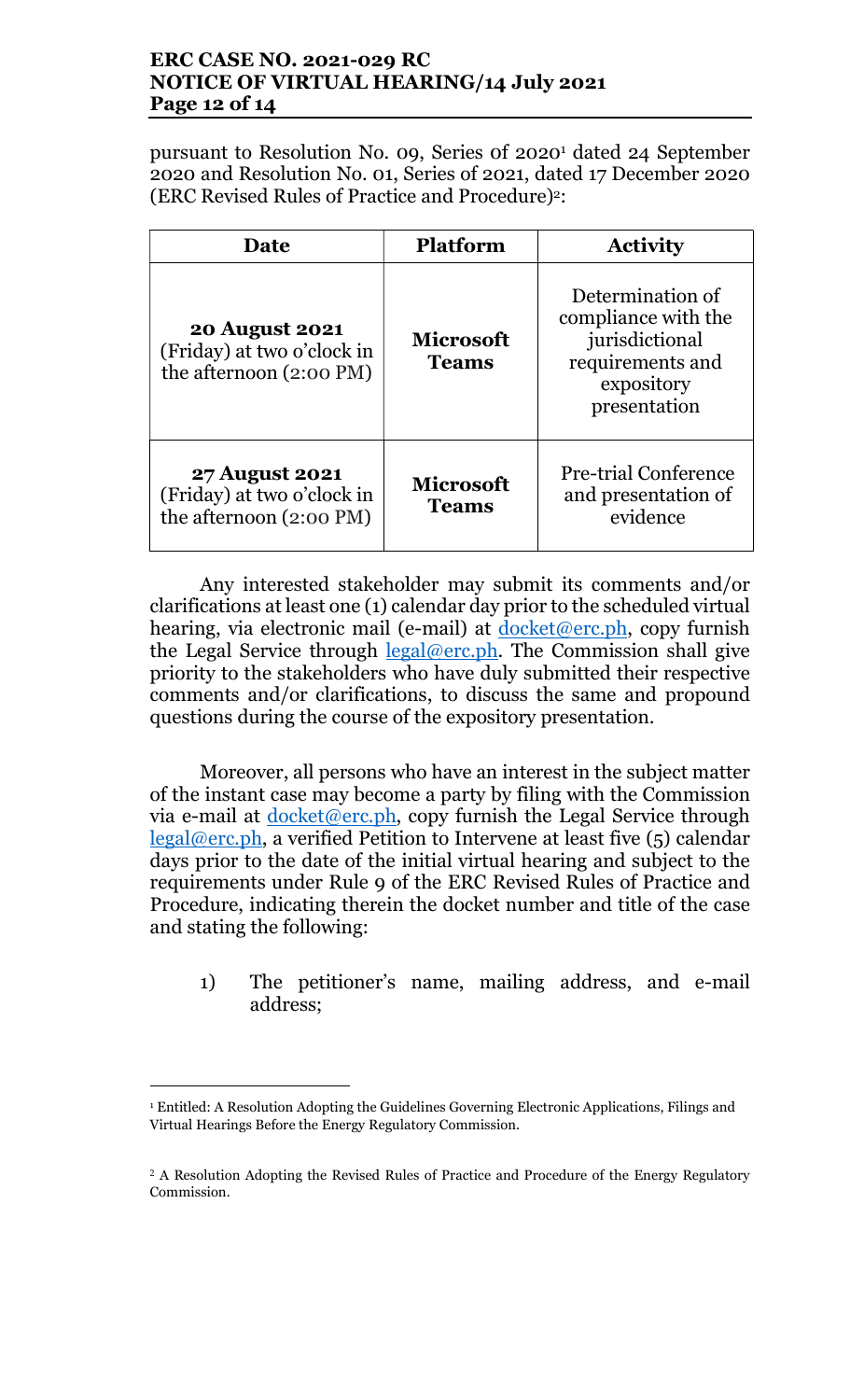## ERC CASE NO. 2021-029 RC NOTICE OF VIRTUAL HEARING/14 July 2021 Page 13 of 14

- 2) The nature of petitioner's interest in the subject matter of the proceeding and the way and manner in which such interest is affected by the issues involved in the proceeding; and
- 3) A statement of the relief desired.

Likewise, all other persons who may want their views known to the Commission with respect to the subject matter of the case may file through e-mail at  $d$ ocket@erc.ph, copy furnish the Legal Service through  $\text{legal@erc.ph},$  their Opposition or Comment thereon at least five (5) calendar days prior to the initial virtual hearing and subject to the requirements under Rule 9 of the ERC Revised Rules of Practice and Procedure. No particular form of Opposition or Comment is required, but the document, letter, or writing should contain the following:

- 1) The name, mailing address, and e-mail address of such person;
- 2) A concise statement of the Opposition or Comment; and
- 3) The grounds relied upon.

Any of the persons mentioned in the preceding paragraphs may access the copy of the Application on the Commission's official website at www.erc.gov.ph.

(This space is intentionally left blank)